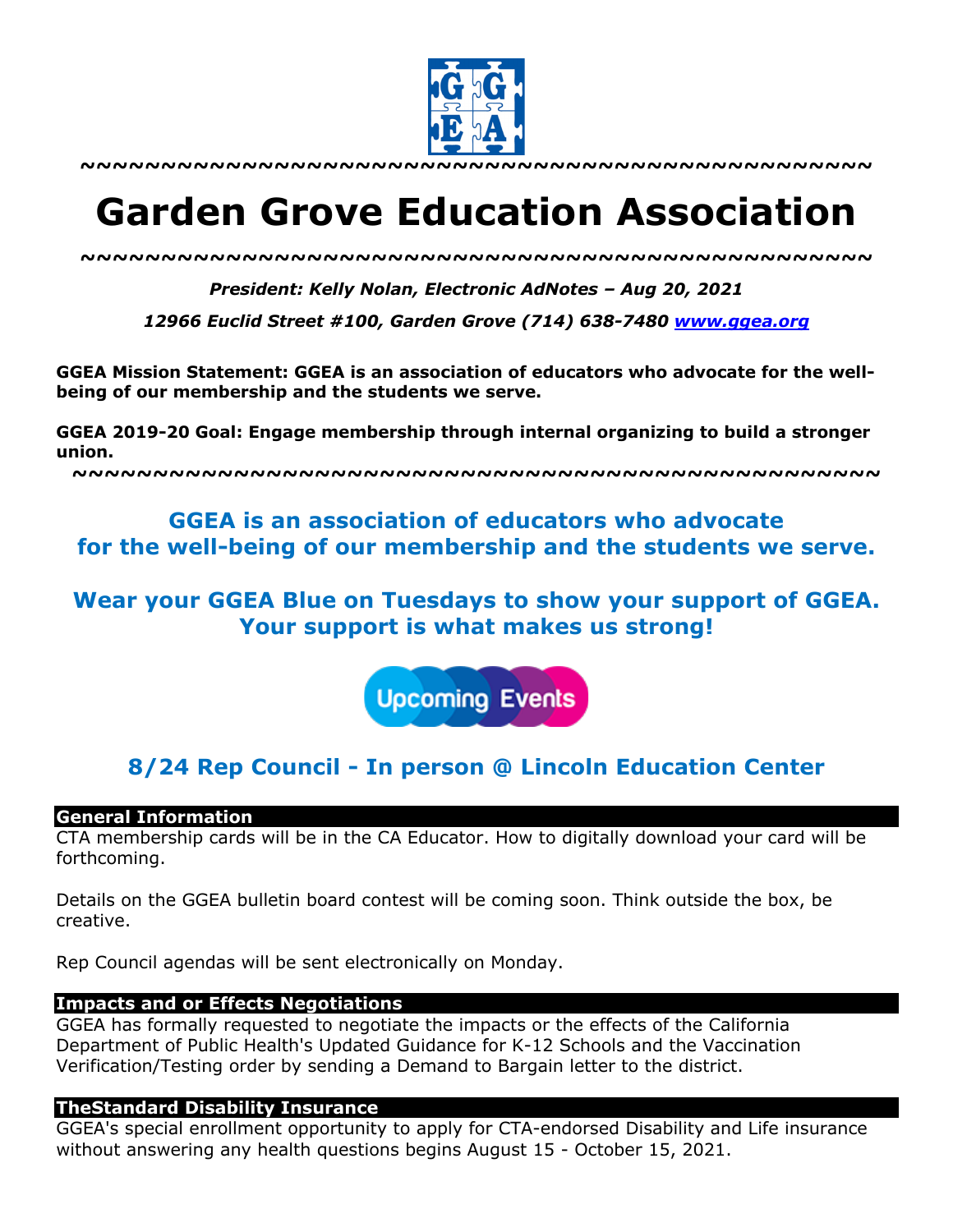CTA provides **brand new\*** educators with 9 months of CTA Introductory Disability insurance at no cost to you, when you join CTA for the first time within 90 days of your first day of work.

## **\*Brand New is defined as an educator who has not previously worked in education in the state of California.**

One page flyers regarding open enrollment have been going out via President Communiques and will continue during enrollment. You can learn more and apply by visiting **standard.com/cta/gardengrove** or call 800.522.040, Monday through Friday, 7 a.m. to 6 p.m.

# **The Standard: Helpful Links**

- **Learn more and apply**: **https://www.standard.com/cta/gardengrove**
- Schedule a virtual appointment: **http://www.stdrd.co/team4**
- Member Enrollment Brochure includes rates & benefits: **https://stdrd.co/booklet** • Premium
- Flyer: **https://www.standard.com/sites/default/files/CTAPremiumAmountsFlye r.pdf**
- Cost Calculator: **https://www.standard.com/calcs/cta\_premium\_estimator**

# **VERIFY COVERAGE with the STANDARD**

The Standard's dedicated CTA Customer Service Team Monday - Friday, 7 a.m. - 6 p.m. Phone: 800.522.0406

# **2021-2022 GGEA Site Rep**

There were over 40+ new hires at the GGUSD/GGEA New Hire Orientation this past Wednesday. We are excited to say that 38 signed GGEA membership forms. Welcome the new educator to your site and encourage them to join their professional organization if they haven't already done so.

#### **New Hire At Your Site?**

There were over 40+ new hires at the GGUSD/GGEA New Hire Orientation this past Wednesday. We are excited to say that 38 signed GGEA membership forms. Welcome the new educator to your site and encourage them to join their professional organization if they haven't already done so.

#### **Different Site? Different Name? Address Change?**

Please email **jennyg@ggea.org** with any changes that might have occurred over the summer, such as name change, you're at a different site, address change, personal email change. Thank You.

#### **NEA Foundation Grants**

The NEA Foundation have several grants available to educators. There are three types of grants offered: Envision Equity Grants, Student Success Grants, and Learning & Leadership Grants. The application process can be completed online. Should you receive a grant please let GGEA know so we can share your award in our Advocate newsletter.

**https://www.neafoundation.org/for-educators/**